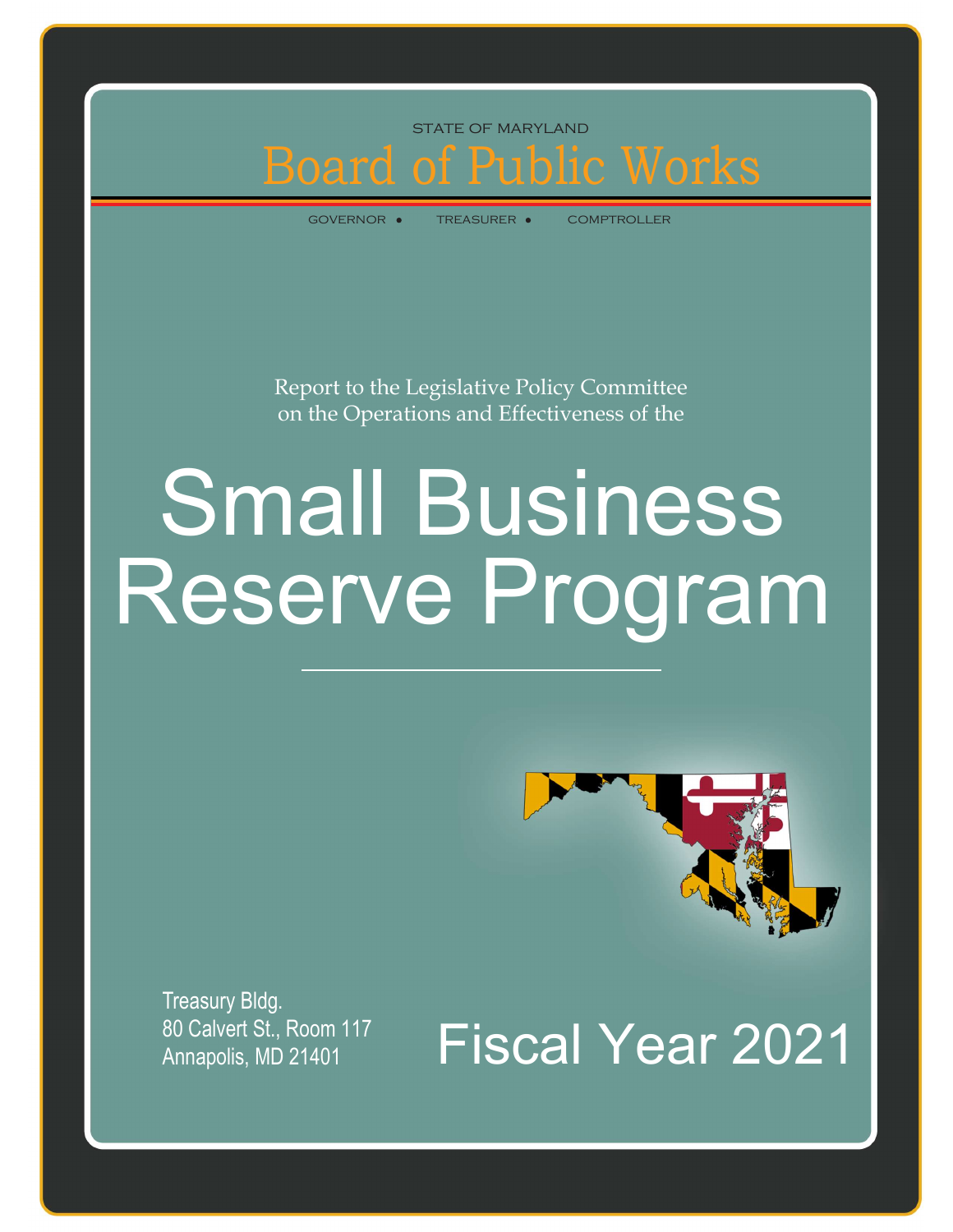## **EXECUTIVE SUMMARY**

The Small Business Reserve (SBR) Program aims to increase participation in State procurements by small businesses. Under the Program in Fiscal Year (FY) 2021, State agencies were required to structure their procurement procedures to achieve at least 15% of the procurement unit's dollars expended directly with certified small businesses at the prime contract level through procurements designated as "SBR" procurements which limit competition to just small businesses. As reporting on the SBR Program is now handled by the Governor's Office of Small, Minority & Women Business Affairs (GOSBA), this will be the last SBR report prepared and submitted by the Board of Public Works. SBR reporting data for FY 2021 and subsequent years will be included in reports provided by GOSBA.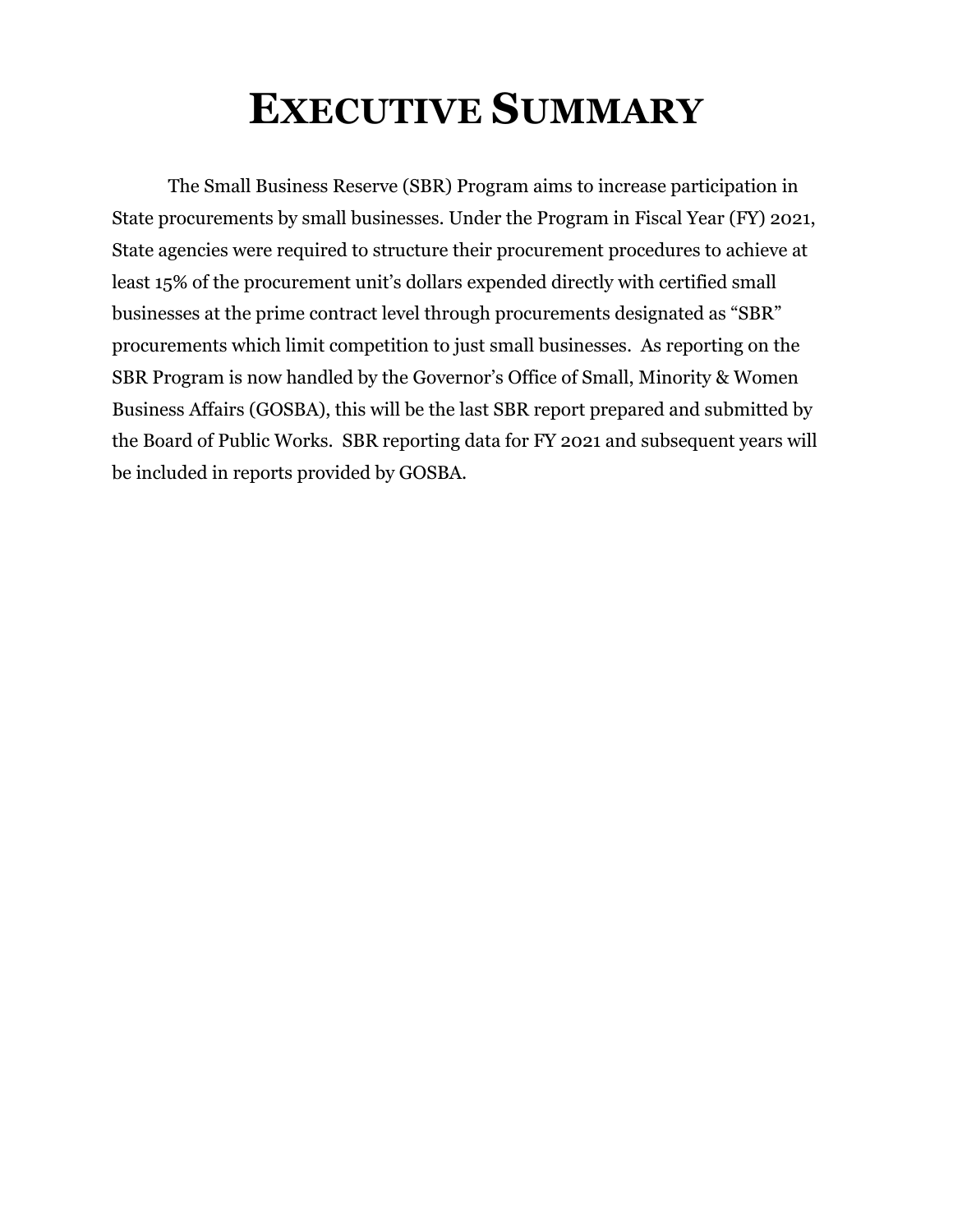#### **I. SCOPE OF REPORT**

Every designated agency must submit an annual report to GOSBA concerning that agency's experience with the Small Business Reserve Program in the preceding fiscal year.1 GOSBA is tasked with compiling the annual information and submitting a summarized report to the Board of Public Works and the Legislative Policy Committee.2

#### **II. PROGRAM OPERATION**

 The Small Business Reserve Program became effective October 1, 2004. The primary goal of the Program is to facilitate the participation of small businesses in Maryland's procurement system. Procurements that are designated "small business reserve" are only open to certified small businesses. Each State agency was required to structure its procurement procedures to ensure that at least 15% of its procurement dollars were expended directly with certified small businesses at the prime contract level through SBR-designated procurements.

Agencies are permitted to restrict a procurement for goods, supplies, services, maintenance, construction, construction-related services, architectural services, and engineering services to participation by only certified small businesses.3 When an agency restricts a solicitation in that manner, an eligible but uncertified small business may submit a bid/proposal, but that business must be certified before being awarded the contract.4

 Minority Business Enterprises that meet the size criteria may be certified as small businesses.5 Nonprofit organizations are not eligible for certification.6 The law excludes procurements to preference providers such as Maryland Correctional Enterprises, Blind Industries and Services of Maryland, and community services providers and individual with disability owned businesses under the Employment Works Program.7

#### **III. RECENT CHANGES**

**Statutory Changes:** Effective October 1, 2017, the Small Business Reserve Program was expanded significantly8 following recommendations made by the 2016

<sup>&</sup>lt;sup>1</sup> State Finance and Procurement Article, §14-505(b), Annotated Code of Maryland. Unless otherwise noted, all statutory references in these notes will be to the State Finance and Procurement Article, Annotated Code of Maryland.

 $2 \text{ } \frac{$14 - 505}{c}$ 

 $3 \text{ } \frac{$14-504(a)}{a}$ 

<sup>4</sup> Code of Maryland Regulations (COMAR) 21.11.01.06

 $5 \S 14 - 501(b)(1)$ 

<sup>6</sup> COMAR 21.11.01.01B(1)

 $7 \& 14 - 502(b)$ 

 $8$  Chapter 438 (Laws of 2017) revised  $\S$ §14-501 – 14-505